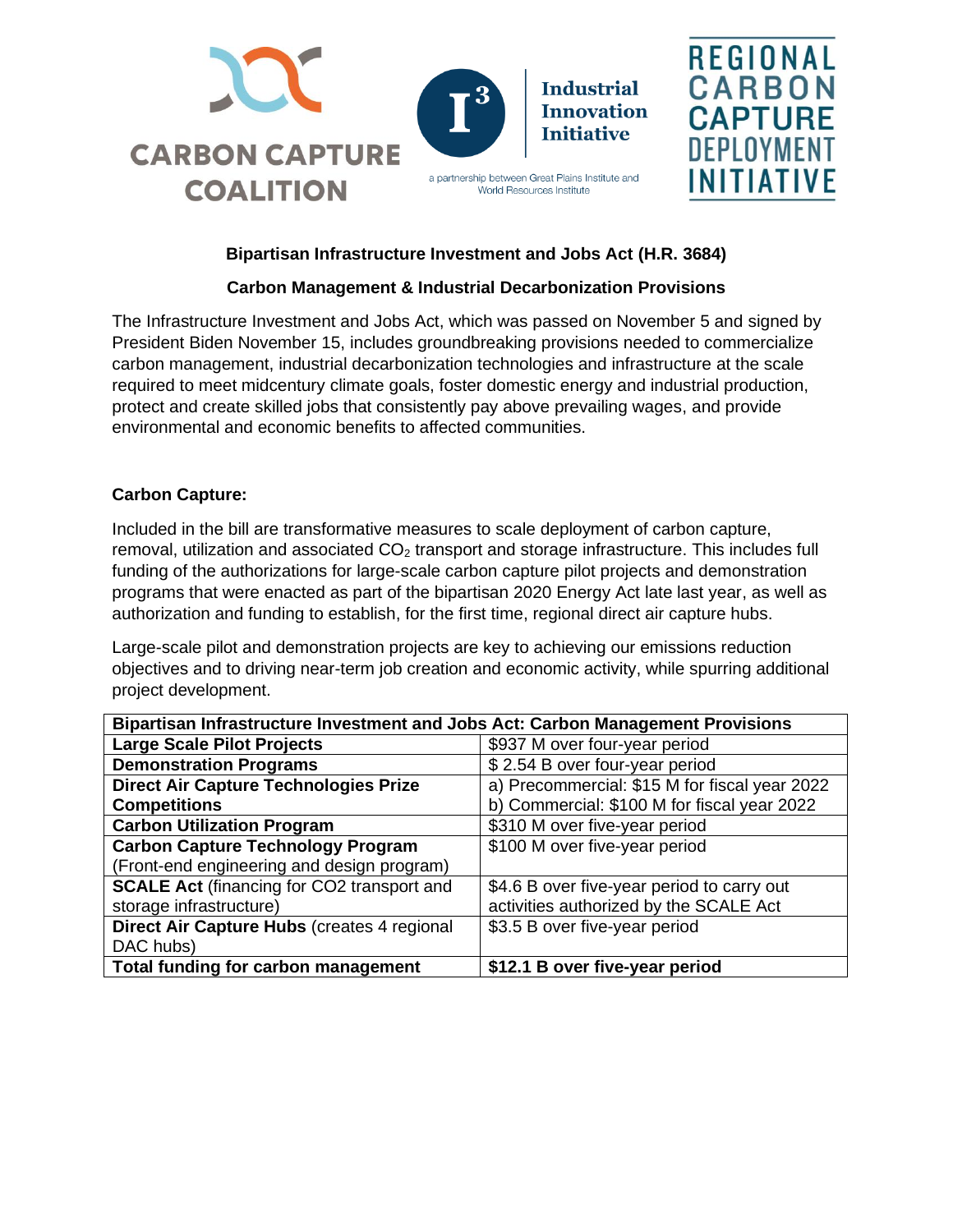



a partnership between Great Plains Institute and World Resources Institute



# **The Storing CO<sup>2</sup> and Lowering Emissions (SCALE) Act:**

The infrastructure bill also includes the bipartisan Storing  $CO<sub>2</sub>$  and Lowering Emissions (SCALE) Act to support the buildout of regional  $CO<sub>2</sub>$  transport and storage infrastructure network needed to enable commercial deployment of carbon capture, direct air capture and carbon utilization. Similar to the buildout of other forms of infrastructure to support deployment of low- and zero-carbon technologies over the next 30 years, scaling a national  $CO<sub>2</sub>$  transport and storage system is a necessary component to meeting midcentury climate goals. Much like the development of other infrastructure systems, the SCALE Act positions the federal government to partner with private capital to invest in both regional and national  $CO<sub>2</sub>$  transport and storage infrastructure networks.



In addition to helping meet 2050 climate targets, building out an interconnected CO<sub>2</sub> transport and storage infrastructure network will preserve and enhance existing jobs and create new, highly skilled jobs that pay above prevailing wages. It's estimated that the SCALE Act can create approximately 13,000 direct and indirect jobs per year through the bill's five-year authorization.

# **Figure 1: Optimized CO<sub>2</sub> Transport and Storage Network**

These provisions enacted by the infrastructure package, in tandem with proposed bipartisan enhancements to the 45Q tax credits in separate climate and energy legislation, would result in an estimated 13-fold increase in carbon management capacity and annual  $CO<sub>2</sub>$  emissions reductions of 210-250 million metric tons by 2035.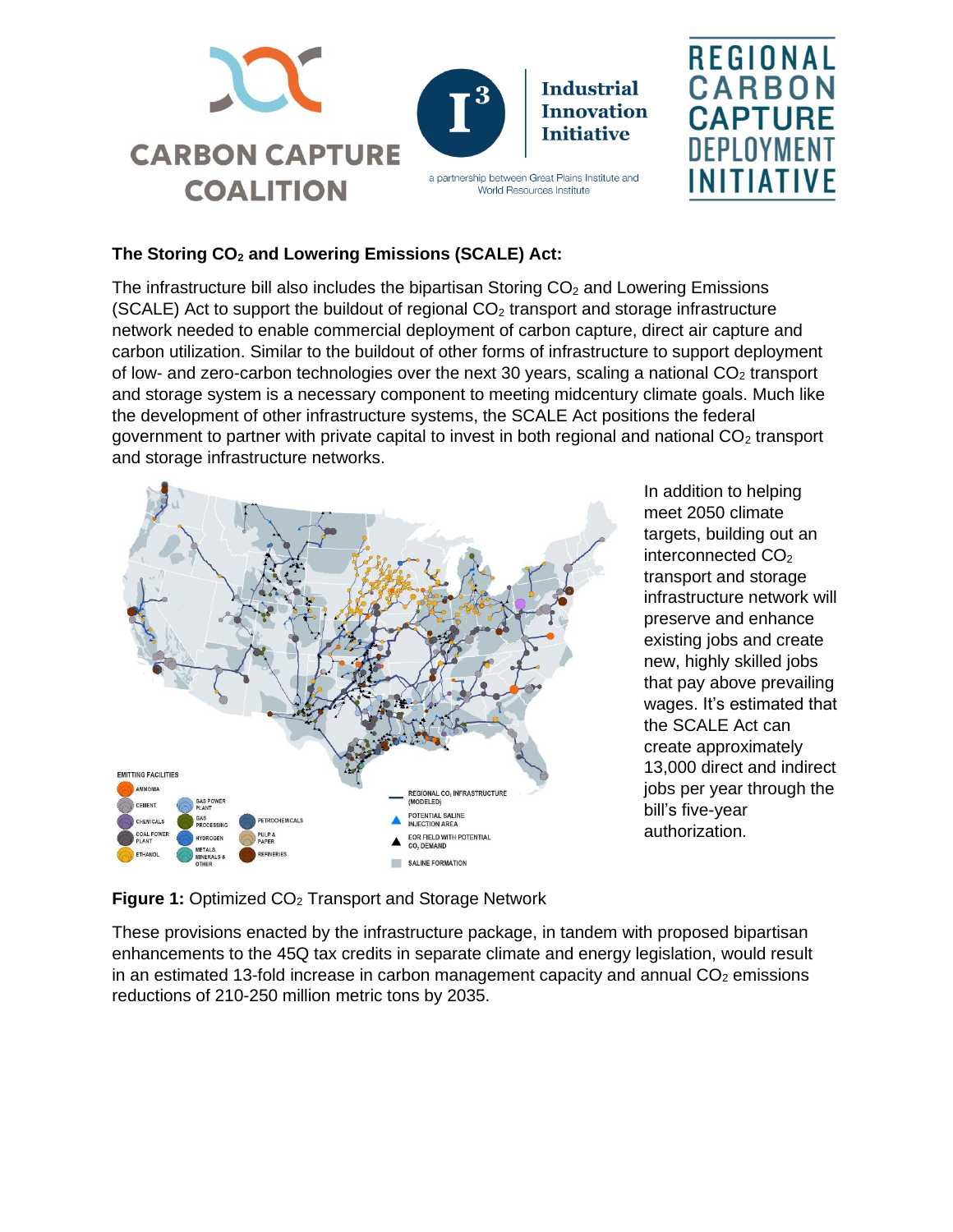







### **Industrial Decarbonization:**

For the hard-to-decarbonize industrial sector, the bill advances several technologies and policies to support industrial decarbonization. It contains provisions to expand the deployment of clean hydrogen, improve industrial energy efficiency, and reform the Title 17 DOE loan guarantee program.

| Bipartisan Infrastructure Investment and Jobs Act: Industrial Decarbonization Provisions |                                 |
|------------------------------------------------------------------------------------------|---------------------------------|
| <b>Regional Clean Hydrogen Hubs</b>                                                      | \$8 B over a five-year period   |
| <b>Clean Hydrogen Manufacturing and</b>                                                  | \$500 M over a five-year period |
| <b>Recycling Program</b>                                                                 |                                 |
| <b>Green Hydrogen Demonstration,</b>                                                     | \$1 B over a five-year period   |
| <b>Commercialization, and Deployment</b>                                                 |                                 |
| Program                                                                                  |                                 |
| <b>Industrial Research and Assessment</b>                                                | \$550 M over a five-year period |
| <b>Centers</b>                                                                           |                                 |
| <b>Smart Manufacturing Leadership</b>                                                    | \$50 M over five-year period    |
| Total funding for industrial decarbonization                                             | \$10.1 B over five-year period  |

Regarding hydrogen, the bill calls for the development of a national strategy for a clean hydrogen economy and provides \$8 billion over five years for the development of at least four clean hydrogen hubs featuring different pathways for producing low and zero-carbon hydrogen integrated with transport and storage infrastructure and commercial end uses. These hubs will help create a market for clean hydrogen and give certainty to developers and investors. The bill also includes a demonstration, commercialization, and deployment program aiming to decrease the cost of hydrogen production from electrolyzers.

The bill re-establishes and expands the DOE's hydrogen research and development program to advance the demonstration and commercialization of clean hydrogen production, processing, delivery, and end-use application technologies. Furthermore, it creates a clean hydrogen manufacturing and recycling program to support a clean hydrogen supply chain. This program, along with others, will be coordinated by the Clean Hydrogen Program at DOE established by the bill.

There are also several provisions to foster greater industrial energy efficiency. Facility audits or assessments are often the starting point for advancing efficiency measures, and the bill builds on existing relationships between industry and higher-education research and assessment centers. It provides funding to identify opportunities for optimizing energy efficiency and environmental performance at industrial facilities, including opportunities for smart manufacturing. It establishes a grant program to fund recommended upgrades for small- and medium-sized manufacturers. The bill also directs the Office of Energy Efficiency and Renewable Energy to provide technical assessments for manufacturers as a part of the